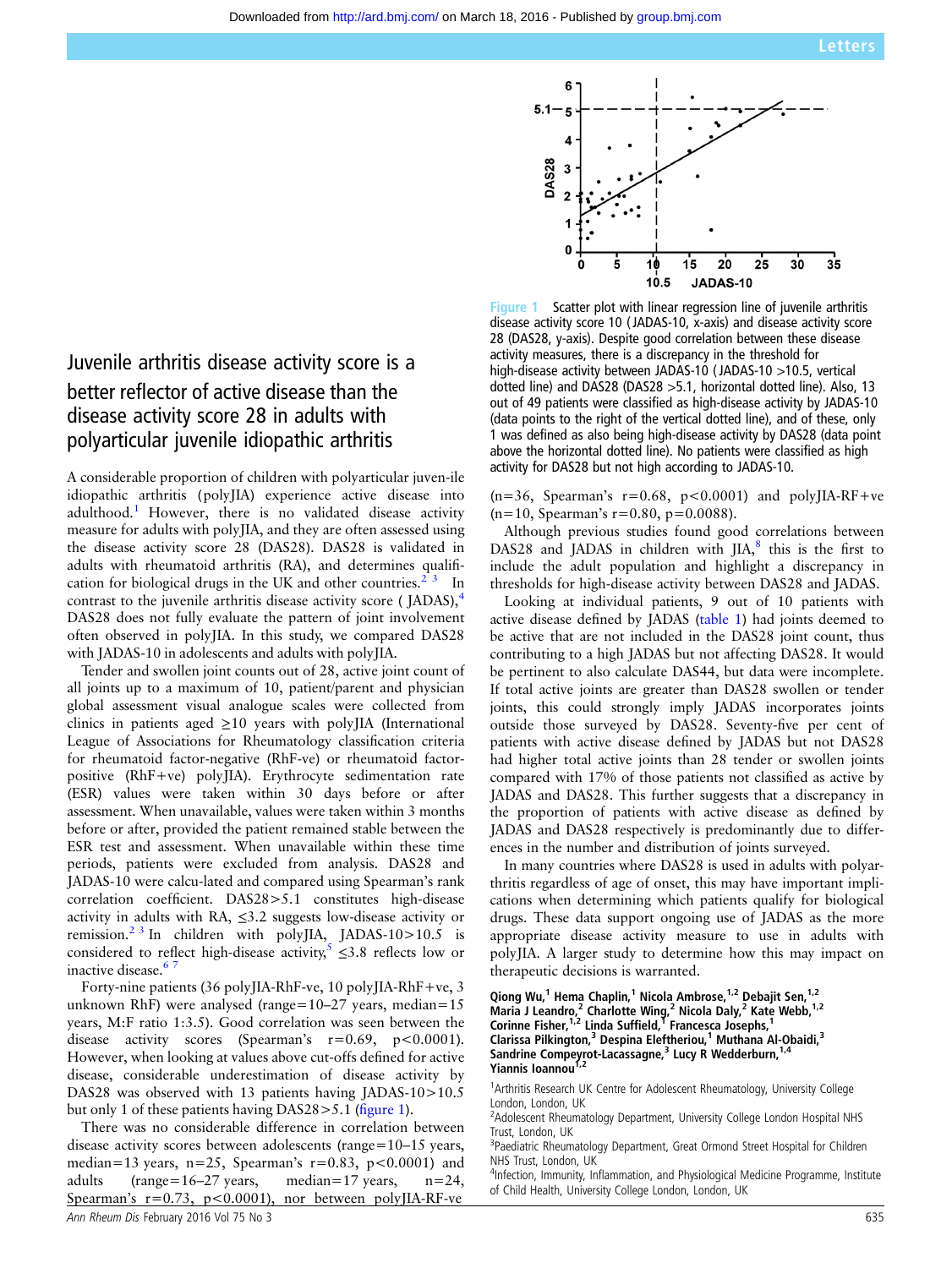Letters

| Table 1         | Joint counts in patients with active disease as defined by juvenile arthritis disease activity score-10 |                                                                                           |                                                                                                        |                     |
|-----------------|---------------------------------------------------------------------------------------------------------|-------------------------------------------------------------------------------------------|--------------------------------------------------------------------------------------------------------|---------------------|
| Patient<br>code | <b>Tender joints</b>                                                                                    | Swollen joints                                                                            | <b>Active joints</b>                                                                                   | <b>RF</b><br>status |
| 13              | L ankle                                                                                                 | None                                                                                      | L ankle, L subtalar                                                                                    | Neg                 |
| 17              | R knee                                                                                                  | R knee                                                                                    | R knee, L ankle, R ankle, L subtalar,<br>R subtalar, L midfoot, R midfoot                              | Neg                 |
| 30              | L TMJ, R TMJ                                                                                            | L index MCP, R index MCP,<br>L middle MCP, R middle MCP                                   | L TMJ, R TMJ, 2 MCPs                                                                                   | Pos                 |
| 31              | Unknown                                                                                                 | Unknown                                                                                   | Unknown                                                                                                | Neg                 |
| 33              | L wrist, R wrist, R middle MCP,<br>L knee, R knee, L ankle, R ankle                                     | L wrist, R wrist, R middle MCP,<br>L knee, R knee, L ankle, R ankle                       | L wrist, R wrist, R middle MCP, L knee, R knee, L ankle, R ankle                                       | Pos                 |
| 36              | 6 MCPs, L ankle, L subtalar                                                                             | L elbow, L wrist, R wrist, 6 MCPs,<br>6 PIPs, L ankle, R ankle,<br>L subtalar, R subtalar | L elbow, R wrist, 7 MCPs, L ankle, L subtalar                                                          | Neg                 |
| 38              | L TMJ, R TMJ, L shoulder, L elbow,<br>5 MCPs, thumb CMC                                                 | L elbow, thumb CMC, L knee                                                                | L TMJ, R TMJ, L shoulder, L elbow, 10 MCPs,<br>L thumb CMC, R thumb CMC, L knee                        | Neg                 |
| 41              | Unknown                                                                                                 | <b>Unknown</b>                                                                            | Unknown                                                                                                | Pos                 |
| 44              | L shoulder, R shoulder, L wrist,<br>R wrist, L ring MCP, R ring MCP,<br>L little MCP, R little MCP      | L ring MCP, R ring MCP,<br>L little MCP, R little MCP                                     | L shoulder, R shoulder, L wrist, R wrist,<br>L ring MCP, R ring MCP, L little MCP, R little MCP, R hip | Neg                 |
| 49              | None                                                                                                    | Unknown                                                                                   | Unknown                                                                                                | Neg                 |
| 50              | R wrist, L knee, L ankle                                                                                | None                                                                                      | R wrist, L knee, L ankle                                                                               | Neg                 |
| 56              | L TMJ, R TMJ, 2 finger joints                                                                           | 4 finger joints                                                                           | L TMJ, R TMJ, 4 finger joints                                                                          | Neg                 |
| 58              | L wrist, R wrist, 9 MCPs, 8 PIPs                                                                        | L wrist, 10 MCPs, 10 PIPs                                                                 | L wrist, R wrist, 10 MCPs, 10 PIPs                                                                     | Pos                 |

Joints not included within the DAS28 joint count are shown in bold.

CMC, carpometacarpal joint; L, left; MCP, metacarpophalangeal joint; Neg, negative; PIP, proximal interphalangeal joint; Pos, positive; R, right; RF, rheumatoid factor; TMJ, temporomandibular joint.

Correspondence to Dr Yiannis Ioannou, Arthritis Research UK Centre for Adolescent Rheumatology, University College London, Rayne Institute, 5 University Street, London, WC1E 6JF, UK; y.ioannou@ucl.ac.uk

Acknowledgements The authors thank the patients and staff at the respective departments at Great Ormond Street Hospital and University College London Hospital, and especially Laura Hanns and Chantal Duurland for their help and advice. This article is based on work previously presented as a poster at the 2015 ACR/ARHP Annual Meeting and published as a meeting abstract in September 2015.

Contributors Study conception: YI. Study design: YI and QW. Acquisition of data: YI, QW, HC, NA, DS, MJL, CW, ND, KW, CF, LS, FJ, CP, DE, MA-O, SC-L and LRW. Analysis and interpretation of data: YI, LRW, DS, NA and QW. Drafting article or revising it critically for important intellectual content: YI, QW, LRW, DS, DE, NA, HC, MJL, CW, ND, KW, CF, LS, FJ, CP, MA-O and SC-L.

Competing interests YI was supported by Arthritis Research UK Grant 20164 and National Institute for Health Research University College London Hospitals Biomedical Research Centre. LRW was supported by Arthritis Research UK Grant 20164, the Great Ormond Street/Institute of Child Health National Institute for Health Biomedical Research Centre and the Medical Research Council Grant MR/ M004600/1. DE was supported by Arthritis Research UK Grant 20164.

Ethics approval This was a service development project given that data were collected as part of routine clinical practice and anonymised for analysis. Institutional ethical approval for this project was obtained.

Provenance and peer review Not commissioned; externally peer reviewed.





**Open Access** This is an Open Access article distributed in accordance with the terms of the Creative Commons Attribution (CC BY 4.0) license, which permits others to distribute, remix, adapt and build upon this work, for commercial use,

provided the original work is properly cited. See: [http://creativecommons.org/](http://creativecommons.org/licenses/by/4.0/) [licenses/by/4.0/](http://creativecommons.org/licenses/by/4.0/)



To cite Wu Q, Chaplin H, Ambrose N, et al. Ann Rheum Dis 2016;75:635–636.

Received 24 August 2015 Revised 23 November 2015 Accepted 24 November 2015 Published Online First 29 December 2015

Ann Rheum Dis 2016;75:635–636. doi:10.1136/annrheumdis-2015-208462

## **REFERENCES**

- 1 Oen K, Malleson PN, Cabral DA, et al. Disease course and outcome of juvenile rheumatoid arthritis in a multicenter cohort. J Rheumatol 2002;29:1989–99.
- 2 Prevoo ML, Van't Hof MA, Kuper HH, et al. Modified disease activity scores that include twenty-eight-joint counts. Development and validation in a prospective longitudinal study of patients with rheumatoid arthritis. [Arthritis Rheum](http://dx.doi.org/10.1002/art.1780380107) 1995;38:44–8.
- 3 Van Gestel AM, Haagsma CJ, Van Riel PL. Validation of rheumatoid arthritis improvement criteria that include simplified joint counts. [Arthritis Rheum](http://dx.doi.org/10.1002/1529-0131(199810)41:10<1845::AID-ART17>3.0.CO;2-K) 1998;41:1845–50.
- 4 Consolaro A, Ruperto N, Bazso A, et al. Development and validation of a composite disease activity score for juvenile idiopathic arthritis. [Arthritis Rheum](http://dx.doi.org/10.1002/art.24516) 2009;61:658-66.
- 5 Consolaro A, Ruperto N, Bracciolini G, et al. Defining criteria for high disease activity in juvenile idiopathic arthritis based on the juvenile arthritis disease activity score. [Ann Rheum Dis](http://dx.doi.org/10.1136/annrheumdis-2013-204186) 2014;73:1380–3.
- 6 Consolaro A, Bracciolini G, Ruperto N, et al. Remission, minimal disease activity, and acceptable symptom state in juvenile idiopathic arthritis: defining criteria based on the juvenile arthritis disease activity score. [Arthritis Rheum](http://dx.doi.org/10.1002/art.34373) 2012;64:2366-74.
- 7 Consolaro A, Calandra S, Robbiano C, et al. Treating Juvenile idiopathic arthritis according to JADAS-based targets. Ann Paediatr Rheumatol 2014;3:4–10.
- 8 Capela RC, Corrente JE, Magalhães CS. Comparison of the disease activity score-28 and juvenile arthritis disease activity score in the juvenile idiopathic arthritis. [Rev Bras Reumatol](http://dx.doi.org/10.1016/j.rbr.2014.08.010) 2015;55:31–6.
- 9 Wu Q, Ambrose N, Sen D, et al. The Juvenile arthritis disease activity score remains the disease activity marker of choice for adults with polyarticular juvenile idiopathic arthritis. Arthritis Rheumatol 2015;67(Suppl 10):2453–4.